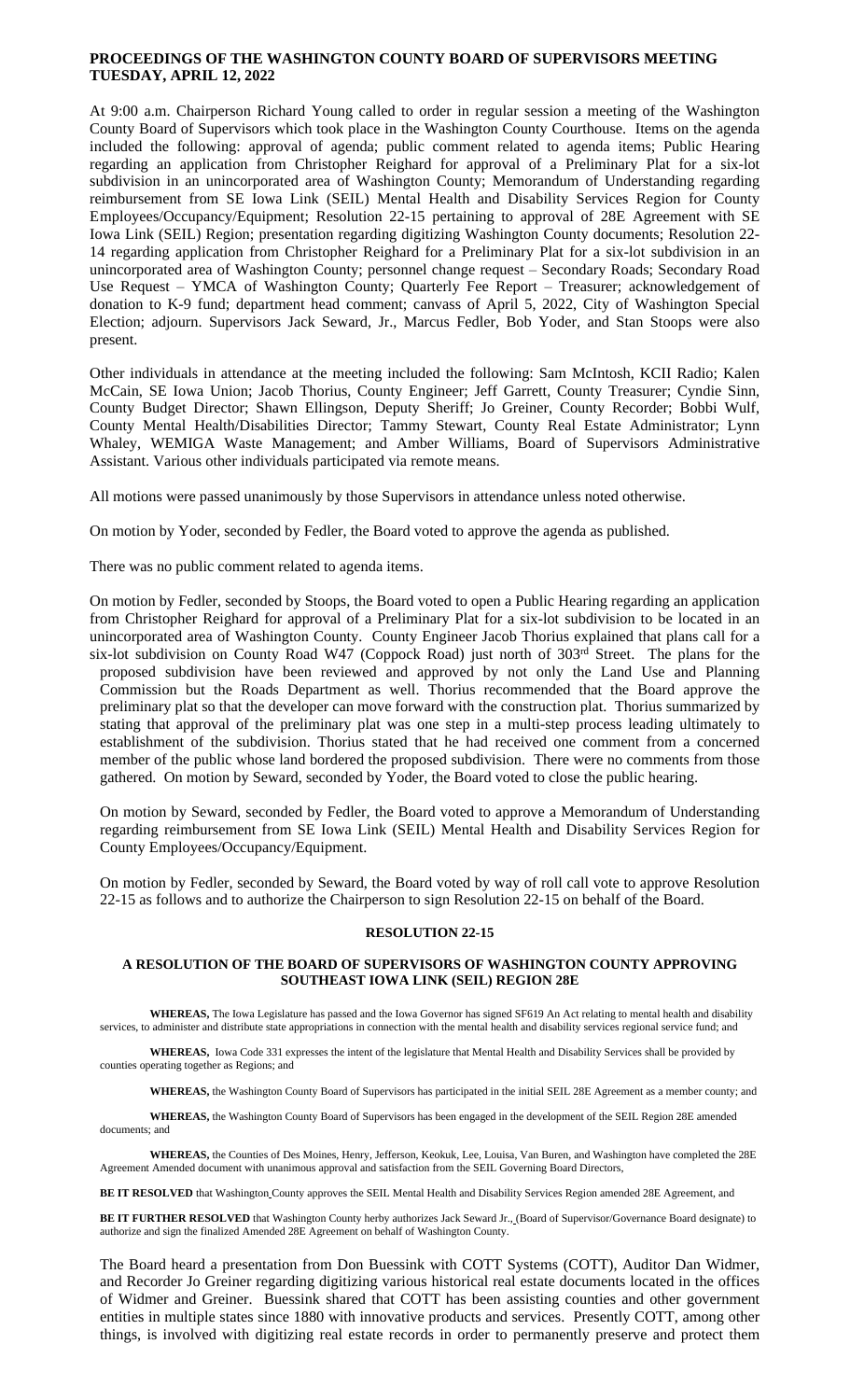from hazards such as fire and tornadoes. Another benefit of digitizing the records is that members of the public will be able to conveniently access documents remotely rather than by visiting the Courthouse. Buessink described the process of digitizing county records and it was noted that the documents would not be transported outside the courthouse. He also outlined how the data will be protected and answered various questions posed by the Board. In answer to a question from Stoops, Widmer stated the quote to digitize documents in the Recorder's Office and Auditor's office to be \$186,480.00 and \$68,325.00 respectively. Also, the quote includes a maintenance fee of \$175.00 per month for 60 months. Greiner and Widmer pointed out the project being considered will include only those documents deemed as the highest priority with lower priority documents to be digitized at a point in the future. Three bids were received and based on price, as well as research and conversations with colleagues, Greiner and Widmer stated they had made the decision to accept the COTT bid. The Board took up discussion of using ARPA funds for all or some of the project costs but took no formal action.

On motion by Seward, seconded by Fedler, the Board voted by way of roll call vote to approve Resolution 22-14 as follows and to authorize the Chairperson to sign Resolution 22-14 on behalf of the Board.

### **RESOLUTION 22 - 14 ACCEPTANCE AND APPROVAL OF PRELIMINARY PLAT FOR FOX HOLLOW SUBDIVISION**

**WHEREAS,** Christopher Reighard, owner of the property described herein, wishes to voluntarily subdivide the same property and have filed for approval of the Preliminary Plat of Fox Hollow Subdivision, a subdivision of real estate the part of which is described as follows, to wit:

The legal description is "FOX HOLLOW SUBDIVISION is Parcel C of the Plat of Survey as is recorded in Plat Book 9 on page 214 in the office of the Washington County Recorder, located in the Northeast 1/4 of the Southwest 1/4 of Section 7, Township 74 North, Range 7 West of the 5<sup>th</sup> P.M., Washington County, Iowa, containing 12.76 acres of which 0.85 acre is existing county road right of way.

**WHEREAS,** Washington County, Iowa has adopted a Subdivision Ordinance, per Chapter 354 of the Code of Iowa, as amended; and

**WHEREAS**, the Washington County Land Use and Planning Commission has reviewed and recommended approval of the subdivision Preliminary Plat for the Fox Hollow Subdivision; and

**WHEREAS**, said plat, application and the submissions have been examined by the Washington County Board of Supervisors and have been found to conform to the requirements of the Washington County Subdivision Ordinance and County Standards and the requirements of other ordinances and with the laws of the State of Iowa governing such plats;

**NOW, THEREFORE, BE IT RESOLVED** that the subdivision as it appears on the Preliminary Plat known as Fox Hollow Subdivision is hereby accepted and approved by the Washington County Board of Supervisors; and this approval authorizes the owner to proceed with the development of further plans and a plat in preparation for review and action regarding the Final Plat by the Board of Supervisors.

On motion by Yoder, seconded by Fedler, the Board voted to acknowledge, and authorize the chairperson to sign, a personnel change request from Secondary Roads for Jeremy McLaughlin whose final day of employment will occur April 20, 2022.

On motion by Seward, seconded by Fedler, the Board voted to approve, and authorize the Chairperson to sign, a Secondary Road Use Request from YMCA of Washington County for April 16, 2022.

On motion by Stoops, seconded by Seward, the Board voted to acknowledge the Treasurer's Quarterly Report of Fees Collected for the 3<sup>rd</sup> Quarter of FY22 and to authorize the Chairperson to sign the report on behalf of the Board. Highlights of the report, presented by Treasurer Jeff Garrett, included total motor vehicle fees of \$2,278,505.17 collected during the quarter ending March 31, 2022 with the county retaining \$75,319.10 (3.3%) of that total. The report listed other fees of \$59.00 that were collected which resulted in a total of \$75,378.10 in fees retained during the quarter. The complete report is available in the office of the Washington County Treasurer.

On motion by Yoder, seconded by Fedler, the Board voted to acknowledge a donation of \$2,000.00 to the K-9 fund from the Kalona Sales Barn, Inc.

During time allotted for comment by County Department Heads County Engineer Jacob Thorius expressed consternation with recent action taken by Governor Kim Reynolds that authorizes greater loads, in terms of weight, to be hauled by truckers.

The Board conducted a canvass of the results of the April 5, 2022, City of Washington Special Election as follows:

# **STATE OF IOWA** ABSTRACT OF VOTES

### **Washington County, Iowa**

We, the undersigned Members of the Board of Supervisors and ex-officio County Board of Canvassers for this County, do hereby certify the following to be a true and correct abstract of the votes cast in this County at the CITY OF WASHINGTON WARD 1 Special Election held on the 5th day of April, 2022, as shown by the tally lists returned from the election precincts.

## **City Council Ward 1 Washington**

Bethany Vittetoe Glinsmann **Received one hundred eighteen (118)** votes Deran DeLong **Received** one hundred six (106) votes **Candidate Total Two hundred twenty-four (224) votes**